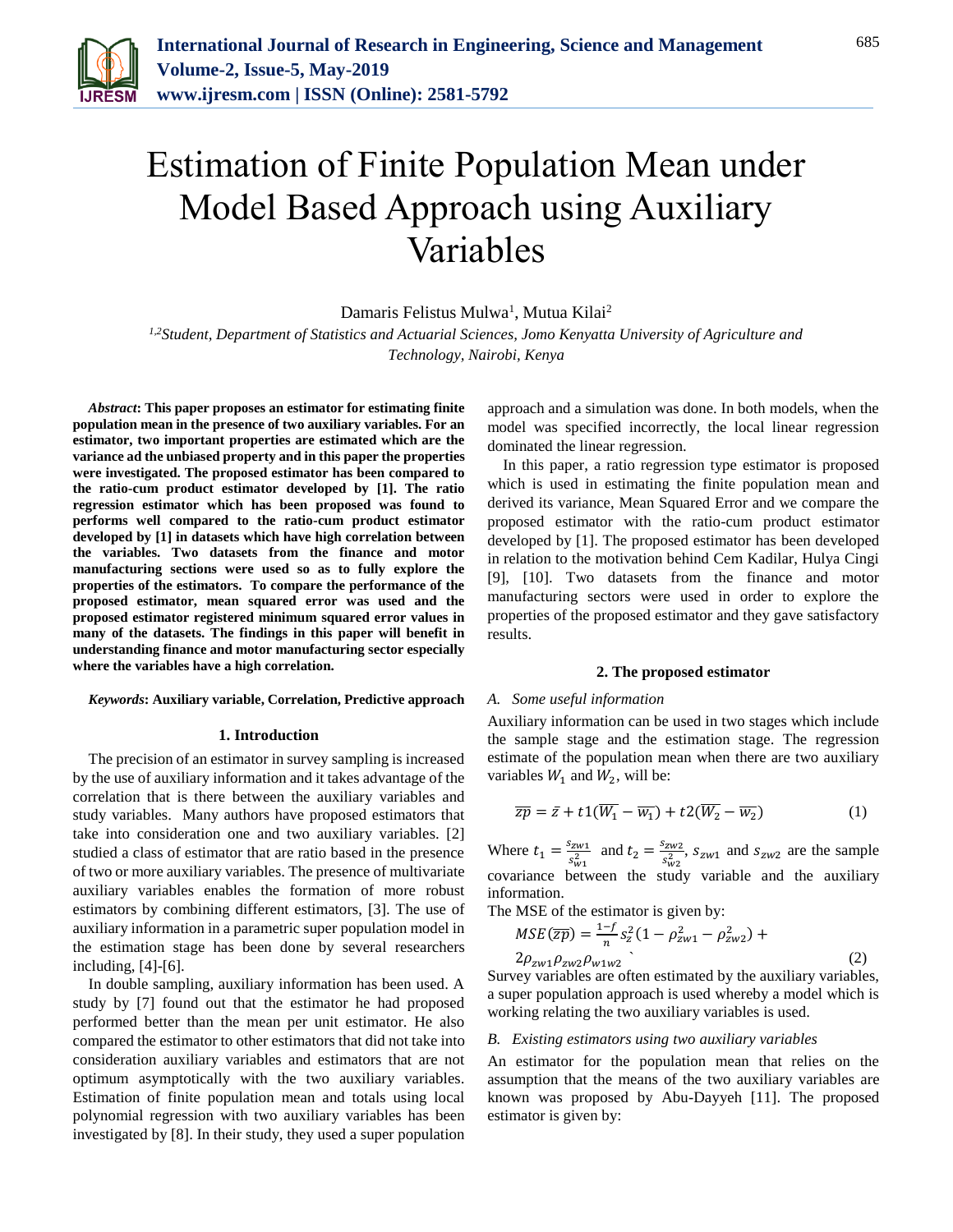

# **International Journal of Research in Engineering, Science and Management Volume-2, Issue-5, May-2019**

**www.ijresm.com | ISSN (Online): 2581-5792** 

$$
\bar{y} = \bar{y} \left(\frac{\overline{x_1}}{\overline{x_1}}\right)^{\alpha_1} \left(\frac{\overline{x_2}}{\overline{x_2}}\right)^{\alpha_2} \tag{3}
$$

Where  $\alpha_1$  and  $\alpha_2$  are real numbers.

[9] proposed the estimator given in equation 4:

$$
\bar{y} = \bar{y} \left(\frac{\overline{x_1}}{\overline{x_1}}\right)^{\alpha_1} \left(\frac{\overline{x_2}}{\overline{x_2}}\right)^{\alpha_2} + b_1(\overline{x_1} - \overline{x_1}) + b_2(\overline{x_2} - \overline{x_2}) \tag{4}
$$

An exponential-ratio estimator proposed by [12] for estimating finite population mean is given by:

$$
\overline{yBT} = \overline{y}_{exp} \left( \frac{\overline{x} - \overline{x}}{\overline{x} + \overline{x}} \right) \tag{5}
$$

Jinglu Lu [13] proposed an exponential ratio type estimator given by:

$$
\overline{yclr} = \bar{y}_{exp} \left( \frac{\overline{Xlc} - \overline{xlc}}{\overline{Xlc} + \overline{xlc}} \right)
$$
(6)

# *C. Proposed estimator*

On the lines of [9] we propose an estimator which belongs to the exponential ratio regression class using two auxiliary variables for estimating population totals given by:

$$
\hat{Y}_{pr} = \left[ \bar{y}_{exp} \left( \frac{\overline{X_1}}{\overline{X_1}} - \frac{\overline{X_1}}{\overline{X_1}} \right) \left( \frac{\overline{X_2}}{\overline{X_2}} - \frac{\overline{X_2}}{\overline{X_2}} \right) + b_1 (\overline{X_1} - \overline{X_1}) + b_2 (\overline{X_2} - \overline{X_2}) \right]
$$
\n(7)

We now show that this estimator is unbiased  $\Gamma$ 

$$
E\left[\hat{Y}_{pr}\right] = E\left[\bar{y}_{exp}\left(\frac{\overline{x_1}}{\overline{x_1}} - \frac{\overline{x_1}}{\overline{x_1}}\right)\left(\frac{\overline{x_2}}{\overline{x_2}} - \frac{\overline{x_2}}{\overline{x_2}}\right) + b_1(\overline{X_1} - \overline{x_1}) + b_2(\overline{X_2} - \overline{x_2})\right]\right]
$$
  
\n
$$
= E\left[\bar{y}_{exp}\left(\frac{\overline{X_1}}{\overline{x_1}} - \frac{\overline{x_1}}{\overline{x_1}}\right)\left(\frac{\overline{X_2}}{\overline{x_2}} - \frac{\overline{x_2}}{\overline{x_2}}\right) + b_1(\overline{X_1} - \overline{x_1}) + b_2(\overline{X_2} - \overline{x_2})\right]
$$
  
\n
$$
= \overline{Y}_{exp}E\left(\frac{\overline{X_1}}{\overline{x_1}} - \frac{\overline{x_1}}{\overline{X_1}}\right)\left(\frac{\overline{X_2}}{\overline{x_2}} - \frac{\overline{x_2}}{\overline{X_2}}\right) + b_1E(\overline{X_1} - \overline{x_1}) + b_2E(\overline{X_2} - \overline{x_2}) = N\overline{Y}_{exp}(0)
$$
  
\n
$$
= \overline{Y}
$$
 (8)

In a similar manner, the variance of the estimator is derived as follows;

$$
Var\left[\hat{Y}_{pr}\right] = E\left[\left[\overline{y}_{exp}\left(\frac{\overline{X_1}}{\overline{x_1}} - \frac{\overline{x_1}}{\overline{X_1}}\right)\left(\frac{\overline{X_2}}{\overline{x_2}} - \frac{\overline{x_2}}{\overline{X_2}}\right) + b_1(\overline{X_1} - \overline{x_1}) + b_2(\overline{X_2} - \overline{x_2})\right]\right]^2 - E\left[\hat{Y}_{pr}\right]^2
$$

But,

$$
E\left[\hat{Y}_{pr}\right] = \overline{Y} = E\left[\overline{y}^2 \exp\left\{2\left(\frac{\overline{X_1}}{\overline{x_1}} - \frac{\overline{x_1}}{\overline{X_1}}\right)\left(\frac{\overline{X_2}}{\overline{x_2}} - \frac{\overline{x_2}}{\overline{X_2}}\right)\right\} + \left(b_1(\overline{X_1} - \overline{x_1})\right)^2 + \left(b_2(\overline{X_2} - \overline{x_2})\right)^2\right]
$$

$$
+b_{1}(\overline{X_{1}} - \overline{x_{1}})b_{2}(\overline{X_{2}} - \overline{x_{2}})
$$
\n
$$
= \overline{Y}_{exp}\left(E\left(\frac{\overline{X_{1}}}{\overline{x_{1}}}-\frac{\overline{x_{1}}}{\overline{X_{1}}}\right)\left(\frac{\overline{X_{2}}}{\overline{x_{2}}}-\frac{\overline{x_{2}}}{\overline{X_{2}}}\right)\right)
$$
\n
$$
+ b_{1}(\overline{X_{1}} - \overline{x_{1}}) + b_{2}(\overline{X_{2}} - \overline{x_{2}})
$$
\n
$$
= \overline{Y}_{exp}(0) = Y = E\left(\overline{y^{2}}exp\left(2\left(\frac{\overline{X_{1}}}{\overline{x_{1}}}-\frac{\overline{x_{1}}}{\overline{X_{1}}}\right)\left(\frac{\overline{X_{2}}}{\overline{x_{2}}}-\frac{\overline{x_{2}}}{\overline{X_{2}}}\right)\right)\right)
$$
\n
$$
+ \left(b_{1}^{2}\left(\frac{\sigma_{1}^{2}}{n}+\overline{X}_{1}^{2}\right)+b_{1}^{2}\left(\frac{\sigma_{1}^{2}}{n}+\overline{X}_{1}^{2}\right)\right)
$$
\n
$$
\left(b_{1}^{2}\left(\frac{\sigma_{1}^{2}}{n}+\overline{X}_{1}^{2}\right)+b_{1}^{2}\left(\frac{\sigma_{1}^{2}}{n}+\overline{X}_{1}^{2}\right)-2b_{1}^{2}\overline{X}_{1}^{2}+b_{2}^{2}\left(\frac{\sigma_{2}^{2}}{n}+\overline{X}_{2}^{2}\right)\right)
$$
\n
$$
+ b_{2}^{2}\left(\frac{\sigma_{1}^{2}}{n}+\overline{X}_{2}^{2}\right)\right)
$$
\n
$$
= \left(\frac{\sigma_{y}^{2}}{n}+\overline{Y}^{2}+2b_{1}^{2}\frac{\sigma_{1}^{2}}{n}+2b_{2}^{2}\frac{\sigma_{2}^{2}}{n}-\overline{Y}^{2}\right)
$$
\n
$$
= \frac{\sigma_{y}^{2}}{n}+2b_{1}^{2}\frac{\sigma_{1}^{2}}{n}+2b_{2}^{2}\frac{\sigma_{2}^{2}}{n}
$$
\nThus

Thus

$$
Var\big[\hat{Y}_{pr}\big] = \frac{1}{n} \big(\sigma_y^2 + 2b_1^2 \sigma_{x_1}^2 + 2b_2^2 \sigma_{x_2}^2\big) \tag{9}
$$

# **3. Description of the datasets and studied variables**

# *A. Datasets*

In order to illustrate how the estimator given in equation 9 performs in relation to the ratio-cum product estimator proposed by Singh for finite population mean, two datasets were used and empirical results presented.

# *B. Description of variables*

*1) Dataset I: mtcars.* 

*Y*: Miles per gallon (mpg)  
\n
$$
X_1
$$
: Rear axle ratio (drat)  
\n $X_2$ : Mile time (qsec)  
\n $N = 32$   
\n $n = 20$   
\n $\bar{X}_1 = 3.597$   
\n $\bar{X}_2 = 17.849$   
\n $\bar{Y} = 20.091$   
\n $S_{x1}^2 = 0.3158$   
\n $S_{x2}^2 = 2.5412$   
\n $S_{y2}^2 = 41.724$   
\n $\rho_{yx1} = 0.7814$   
\n $\rho_{yx2} = 0.4498$   
\n $\rho_{x1x2} = 0.2427$ 

*2) Dataset II: The freeny data*  $Y: y$  $X_1$ : Lag quarterly revenue  $X_2$ : Income level  $N = 39$  $n = 25$  $\bar{X}_1 = 9.281$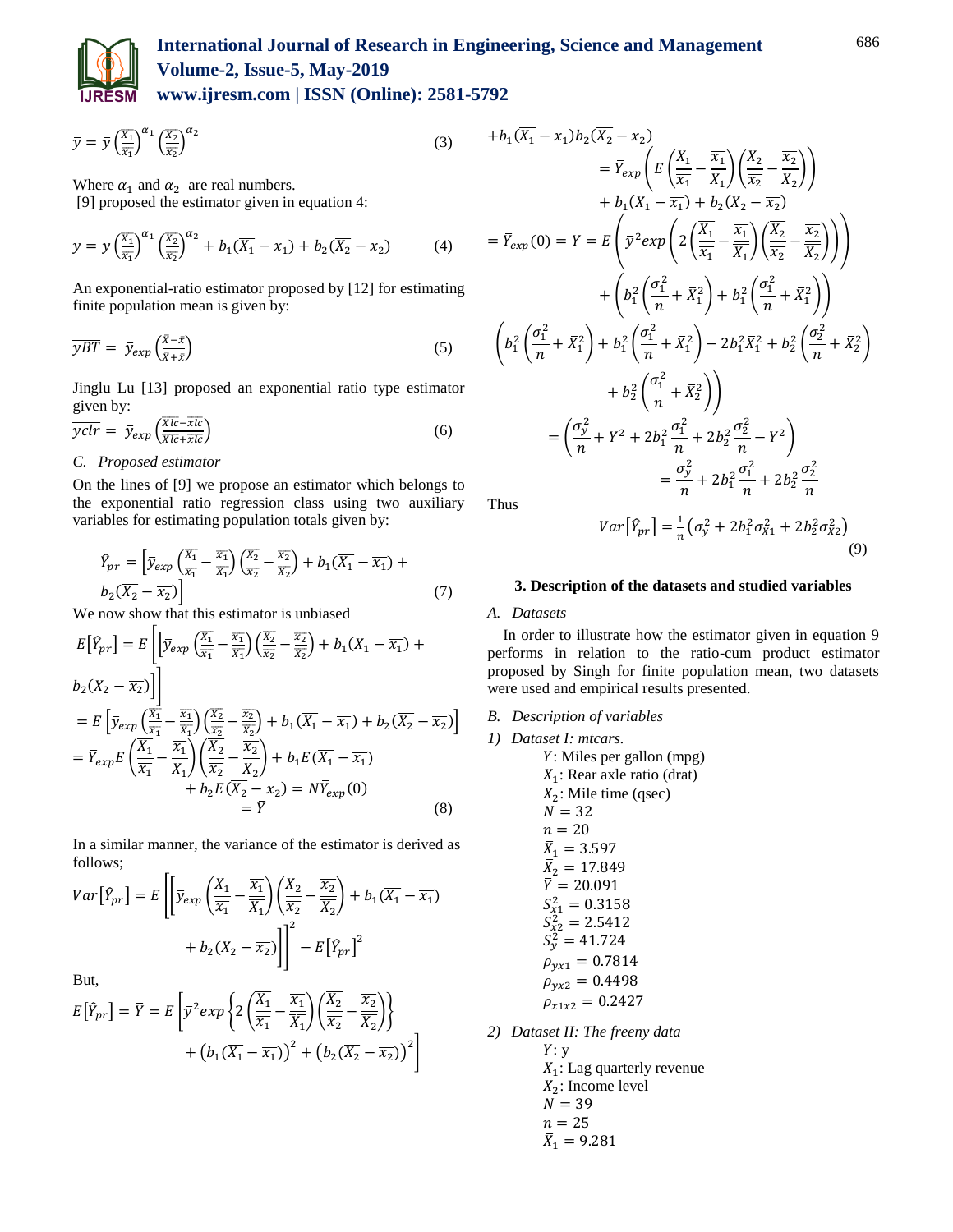

$$
\bar{X}_2 = 6.03
$$
\n
$$
\bar{Y} = 9.306
$$
\n
$$
S_{x1}^2 = 0.0424
$$
\n
$$
S_{x2}^2 = 0.0096
$$
\n
$$
S_y^2 = 0.0435
$$
\n
$$
\rho_{yx1} = 0.9941
$$
\n
$$
\rho_{yx2} = 0.9878
$$
\n
$$
\rho_{x1x2} = 0.9864
$$

# *3) Graphical relationships between variables*

In investigating the linearity assumption between the dependent variable and the auxiliary variables, dot plots were used. Figure 1 and 2, depicts a positive relationship between the auxiliary variables and the study variable. In literature reviewed, the positive relationship between auxiliary variables and study variable is of importance.





### **4. Results and discussions**

For a study to utilize two auxiliary variables, they should be positively correlated. Figure 1 and 2 supports this claim sufficiently. The proposed estimator was used to compute the population mean for the two datasets and the population mean was also calculated using the ratio-cum estimator proposed by Singh. The performance of the proposed estimator and the ratiocum product estimator proposed by Singh was compared using the Mean Squared Error of the two estimators. The estimator that produced the least MSE was deemed the best performing in the presence of two auxiliary variables.

Table 1 presents the Mean Squared Error of the proposed estimator and the estimator by [1]. The estimators were applied to the two datasets and results presented. In population 2 the variables were highly correlated and the proposed estimator produced the least mean squared estimator compared to the ratio-cum estimator proposed by Singh.

| Table 1                                              |              |              |  |
|------------------------------------------------------|--------------|--------------|--|
| MSE of the existing estimator and proposed estimator |              |              |  |
| Estimator                                            | Population 1 | Population 2 |  |
| I sıngh                                              | 2.688        | 1.44685      |  |
| $\mathit{pr}$                                        | 4.535        | 0.00385      |  |

Table 2 Finite Population Mean estimates

| <b>Population</b> | <b>Estimator</b>   | <b>Estimate</b> |  |
|-------------------|--------------------|-----------------|--|
|                   | Singh's Estimator  | 20.7976         |  |
|                   | Proposed estimator | 19.8551         |  |
|                   | Singh's Estimator  | 9.02465         |  |
|                   | Proposed Estimator | 9.29730         |  |

In Table 2 the finite population mean estimates were calculated. The estimates from the proposed estimator were close to the Population mean.

#### **5. Conclusion**

In this paper, a ratio-regression type estimator using two auxiliary variables has been proposed and compared to the ratio-cum product estimator developed by Singh. In the presence of two auxiliary variables that are highly correlated the proposed estimator performs better than the ratio-cum product estimator developed by Singh. In data sets which have moderate correlation the ratio-cum product estimator by Singh performs better. The Mean Squared Error was used to compare the performance of the two estimators. In cases where the variables are highly correlated, we recommend the use of the proposed estimator as it gives more accurate estimates.

#### **References**

- [1] S. M. P, "Ratio Cum Product Method of Estimation," Metrika, vol. 12, no. 1, pp. 34-42, 1967.
- [2] L. Chand, "Some ratio type estimators based on two or more auxiliary variables," Unpublished PHD disertation, 1975.
- [3] D. Robson, "Applications of multivariate polykays to the theory of unbiased ratio-type estimation," Journal of the American Statistical Association, vol. 52, no. 280, pp. 511-522, 1957.
- [4] R. L. a. D. R. Chambers, "Estimating distribution functions from survey data," Biometrika, vol. 73, no. 3, pp. 597-604, 1986.